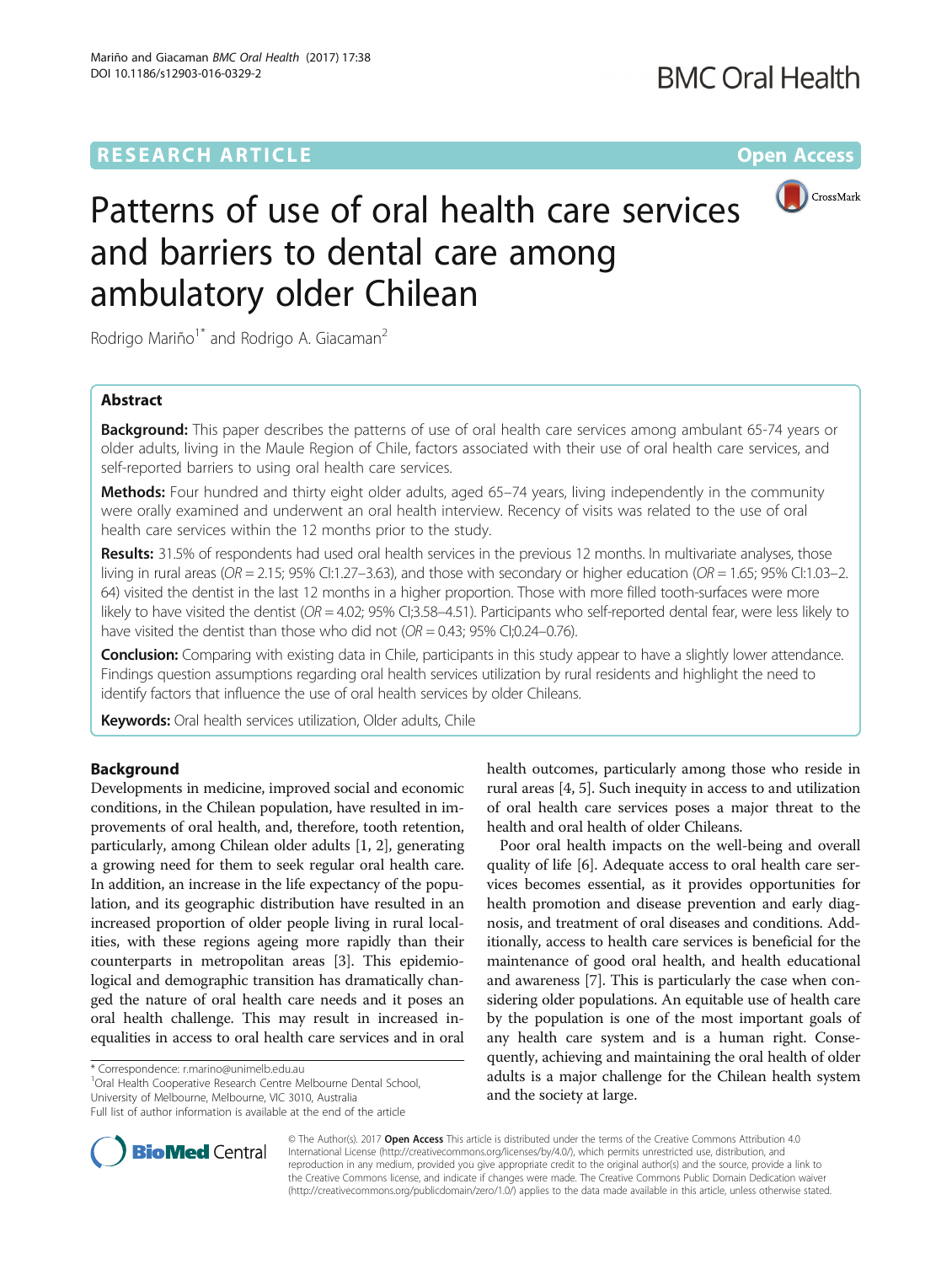In 2007, the Chilean government implemented the Explicit Health Guarantee (GES) for those 60-years and older to ensure that their access to health is independent of their ability to pay [[3, 8\]](#page-5-0). The GES includes 56 health conditions which are treated at no cost for the older population, including comprehensive oral health care, and some oral health conditions such as tooth loss and dental emergencies treatment for the whole population [[8\]](#page-5-0). However, some health conditions are restricted to specific ages. For example, oral health care through GES is for 60 year-olds only [[8\]](#page-5-0).

Factors associated with the use of oral health services by older adults include: age, sex, level of education, social support and connectedness, income, general and oral health status, oral health knowledge and attitudes, perceived oral health needs, oral pain or discomfort, physical disabilities and chronic conditions [[9](#page-5-0)–[13](#page-5-0)]. Among older adults, underutilization of oral health services is common, with the most commonly cited barriers including the cost of dental care, shortage of professionals, and lack of familiarity with services provided and location of facilities [\[14](#page-6-0), [15](#page-6-0)].

However, information on the oral health needs and oral health visit patterns of Chilean older adults is limited [\[8](#page-5-0), [16, 17\]](#page-6-0). The national health survey reports that those aged 65 years and older account for 7.5% of dental visits [[8](#page-5-0)]. Moreover, the data do not offer a clear picture on the use of oral health care services in rural populations, particularly those aged 65 and older. Because planning of oral health care services is dependent on the quality of current local data [[18\]](#page-6-0), as part of a larger study to assess the oral health profile of the Chilean Maule Region, this paper examines the patterns of use of oral health care services; factors related to the utilization of oral health care services, and barriers to using oral health services reported by in an ambulant population of older adults (65 to 74 years old) from the Maule Region. This information is necessary for adequate service planning and delivery to ensure the best possible oral health care for all Chileans. The influence of oral health on the quality of life of older adults and on the aging process, emphasizes the importance of exploring the use of oral health care services by older adults to better understand the socio-cultural context through which oral health decisions are made [[19](#page-6-0)]. Providing specific information on regional populations will generate a robust advocacy instrument to argue for more oral health care resources; and place oral health within the broad concept of personal and social well-being.

# Methods

A community-based cross-sectional survey was selected. In the first stage, municipalities classified as urban or rural, were randomly selected from each strata, according

to population size. In the second stage, individuals participating in third age clubs and other locations where older adults gather, were selected within each municipality. Power analysis was based on the case of 15 independent variables accounting for 10% of the variance in the dependent variable, with a sample size of 437 yielding a power of 0.99, that is an 99% chance of detecting an effect of that size at the level of significance of 0.01 [\[20\]](#page-6-0).

After approval from the University of Talca Bioethics Committee, older adults' social clubs members were invited to participate in the study. Once an individual consented to participate, he/she was asked to go through a structured interview and an oral examination at the clubs' facilities. The methods used in this study have been previously described [[2\]](#page-5-0). The interview covered a range of socio-demographic characteristics and use of oral health care services. The interview also included questions about attitudes to oral health and knowledge of causes and risk factors for dental caries, periodontal disease and oral cancer adapted from previous studies [[21](#page-6-0)–[23](#page-6-0)]. The instrument used in this study is included as "Additional file [1](#page-5-0)". Clinical examinations were conducted by four trained and calibrated examiners (kappa statistics > 0.90) following WHO criteria and recommen-dations for oral health data collection [[24\]](#page-6-0). Data collection extended from March to October 2011.

### Measures

The behavioral model of health services framework used in this study provides an arrange of variables that predict the utilization of medical, dental, and hospital services [[25](#page-6-0)-[28](#page-6-0)]. The model's three domains; predisposing variables (demographic and attitude), enabling variables (e.g. income, region of residence, type of health insurance), and need have been found to be interrelated, and to predict personal health practices, use of professional health services, and satisfaction with one's health.

In addition to age and sex, the following sociodemographic information was collected: Marital status classified into two groups: 'Married or in a de-facto relationship'; and 'Single, widow/widower or divorced'. Participants were classified according to their educational level using three categories: 'No formal education to complete primary education'; 'Incomplete secondary education'; 'Complete secondary education or Postsecondary education'. While the questionnaire did not include a specific query on income-income was assessed though participants' status for their health insurance. Specifically, participants were asked about their health insurance, in the categories of: 'No health insurance or Government health insurance'; and 'Private health insurance'. Municipalities were classified as: 'Urban' (i.e., head of regional province); 'Non-metro centre' (i.e., municipality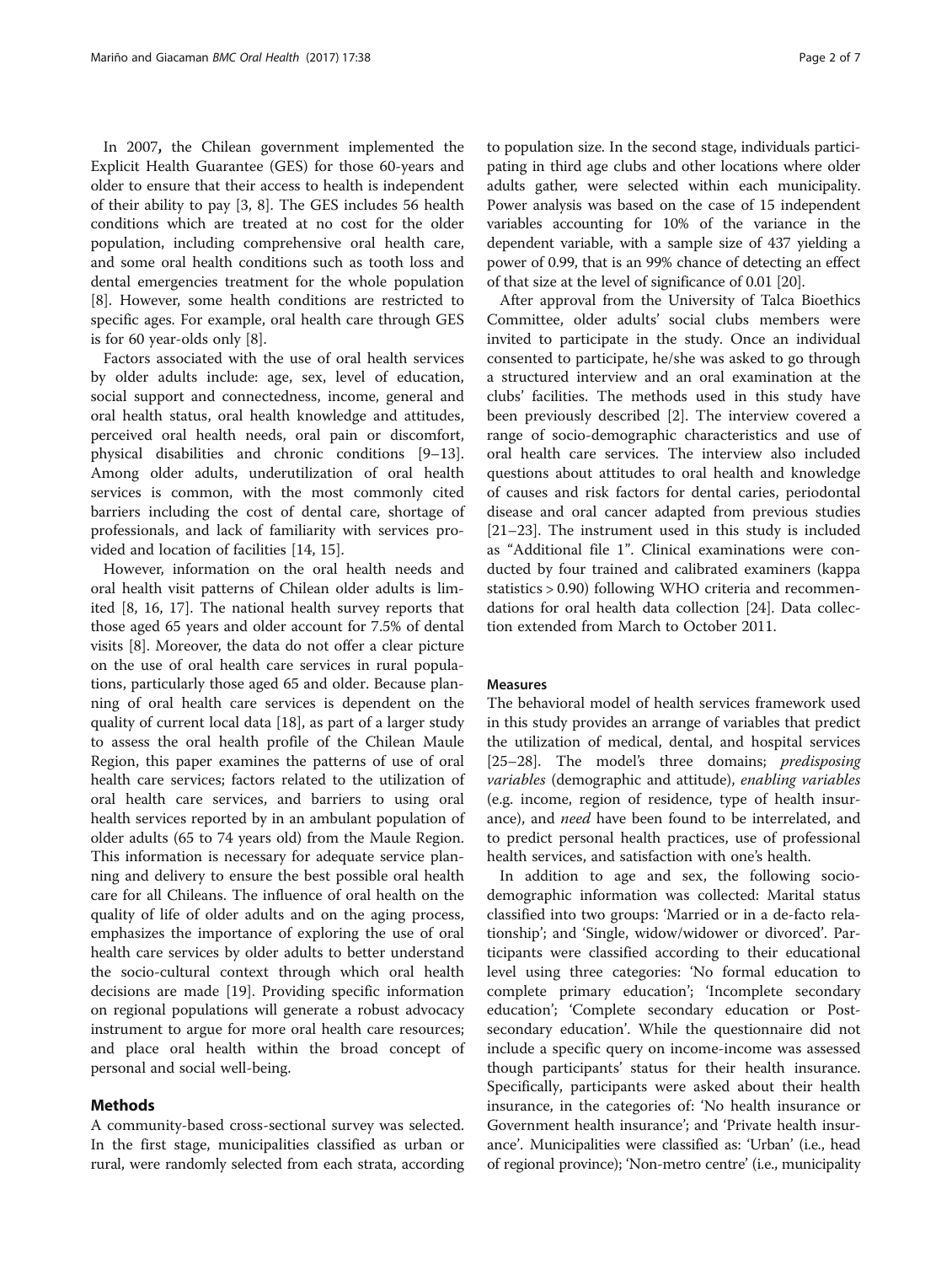<span id="page-2-0"></span>of more than 20,000 inhabitants); and 'Rural' (i.e., municipality or location of 20,000 or less inhabitants).

Psychosocial variables included: Oral health attitudes, measured by seven items concerned with: the inevitability of oral disease in older adults, desirability of keeping natural teeth and the efficacy of preventive behaviors, such as self-examination and dental visits. The oral health knowledge index consisted of the sum of correct responses to 38 questions about knowledge of symptoms and causes of dental caries, periodontal disease and oral cancer.

During a dental examination, examiners recorded the number of teeth present, decayed tooth surfaces, and filled tooth surfaces.

Use of oral health care services was investigated by asking participants to indicate the time interval since their last dental visit, with response option [\[6](#page-5-0)]: '12 months or less', '12 months to 2 years', '2 to 5 years', and 'More than 5 years'. Dental attendance was dichotomized according to whether or not a participant had visited the dentist within the last 12 months. In addition, self-perceived barriers to oral health care were assessed by asking participants to report from a list of nine commonly described categories: 'Cost'; 'Non availability of dentist'; 'Time waiting for appointments'; 'Rude behavior from staff'; 'Location of service'; 'Fear of dentist/treatment/procedures'; 'Access to health facilities'; 'Physical disability'; and 'General health problem', whether any of them prevented people from accessing dental care service. Responses were coded as 'Yes' or 'No'. A Barriers Index was created by adding positive responses.

Basic descriptive information on selected sociodemographic, psychosocial, dental status and use of oral health service variables were calculated. To establish whether differences existed between groups on dependent variables, ANOVAs and Chi-square tests were conducted. Logistic regression analysis was used to examine whether any combination of predisposing, enabling, need, and clinical variables, provided a multivariate explanation for oral health care services utilization. The final regression model was created using a stepwise selection method. Data manipulation and analyses were conducted using SPSS PC (Version 20.0).

#### Results

Four-hundred and thirty-eight older adults aged between 65 and 74 years participated in the study. The mean age of the sample was 69.7 years (s.d. 3.4). The majority were female (77.4%) and age ranged between 70 and 74 years (52.7%). By level of education, the majority (61.0%) had complete or incomplete primary education, with 26.9% having some secondary education, including 3.2% who had tertiary education. The remaining 12.1% had no formal education. The majority was retired or indicated not working outside home (86.4%). Only 6.6% indicated that

they were still working or were looking for a job (7.1%). Almost half of the sample (49.1%) was married, another 32.9% were widow/widower and 18.0% were single or divorced. The largest proportions lived in urban areas (61.6%); 20.5% lived in non-metro centres and another 17.8% lived in rural areas. The great majority (90.6%) was under public health insurance (See Table 1).

Overall, 31.5% of participants reported having a dental visit in the previous 12 months. Seventy-five participants (17.1%) reported that their last visit had been more than 1 year, but less than 2 years ago. An additional 21.0% had not been to the dentist within the last 2 years, but not more than 5 years; and 30.4% had not been for more than 5 years ago. Amongst those who visited the dentist in the previous 12 months, the most common reasons for the visit were dental prostheses (35.5%), followed by

Table 1 Univariate associations between socio-demographic variables and use of oral health service in the previous 12 months by Chilean older adults

|                                                            |     | Used dental service in last 12 month |            |
|------------------------------------------------------------|-----|--------------------------------------|------------|
| Predisposing, enabling,<br>and need factors                | n   | (%) Yes                              | (%) No     |
| Mean Age (years)                                           |     | 69.9 (3.4) <sup>a</sup>              | 69.7 (3.5) |
| Gender                                                     |     |                                      |            |
| Male                                                       | 99  | 35.4                                 | 64.6       |
| Female                                                     | 339 | 30.4                                 | 69.4       |
| Level of education                                         |     |                                      |            |
| No formal/primary<br>education complete                    | 53  | 22.6                                 | 77.4       |
| Some secondary<br>education                                | 267 | 33.0                                 | 67.0       |
| Secondary education<br>complete/some tertiary<br>education | 118 | 32.2                                 | 67.8       |
| Place of residence                                         |     | **                                   |            |
| Urban                                                      | 270 | 29.6                                 | 70.4       |
| Semi-urban                                                 | 90  | 25.6                                 | 74.4       |
| Rural                                                      | 73  | 44.9                                 | 55.1       |
| Health insurance                                           |     |                                      |            |
| Public                                                     | 397 | 31.2                                 | 68.8       |
| Other                                                      | 41  | 34.1                                 | 65.7       |
| Oral health knowledge                                      |     | 11.2 $(7.1)^a$                       | 10.6(6.8)  |
| Attitudes to health care*                                  |     | $2.8(1.3)^a$                         | 3.1(1.4)   |
| Barriers to treatment                                      |     | 1.4 $(1.2)^a$                        | 1.6(1.3)   |
| Edentulous                                                 |     | $**$                                 |            |
| No                                                         | 333 | 34.8                                 | 65.2       |
| Yes                                                        | 105 | 21.0                                 | 79.0       |
| Number of teeth**                                          |     | 12.3 $(9.3)^{a}$                     | 9.7(9.9)   |
| Missing teeth***                                           |     | 19.7 $(9.3)^a$                       | 22.3 (9.9) |

<sup>a</sup>Mean and standard deviation;  $^{*}p$  < 0.05;  $^{**}p$  < 0.01;  $^{***}p$  < 0.001 Figures may not add due to missing values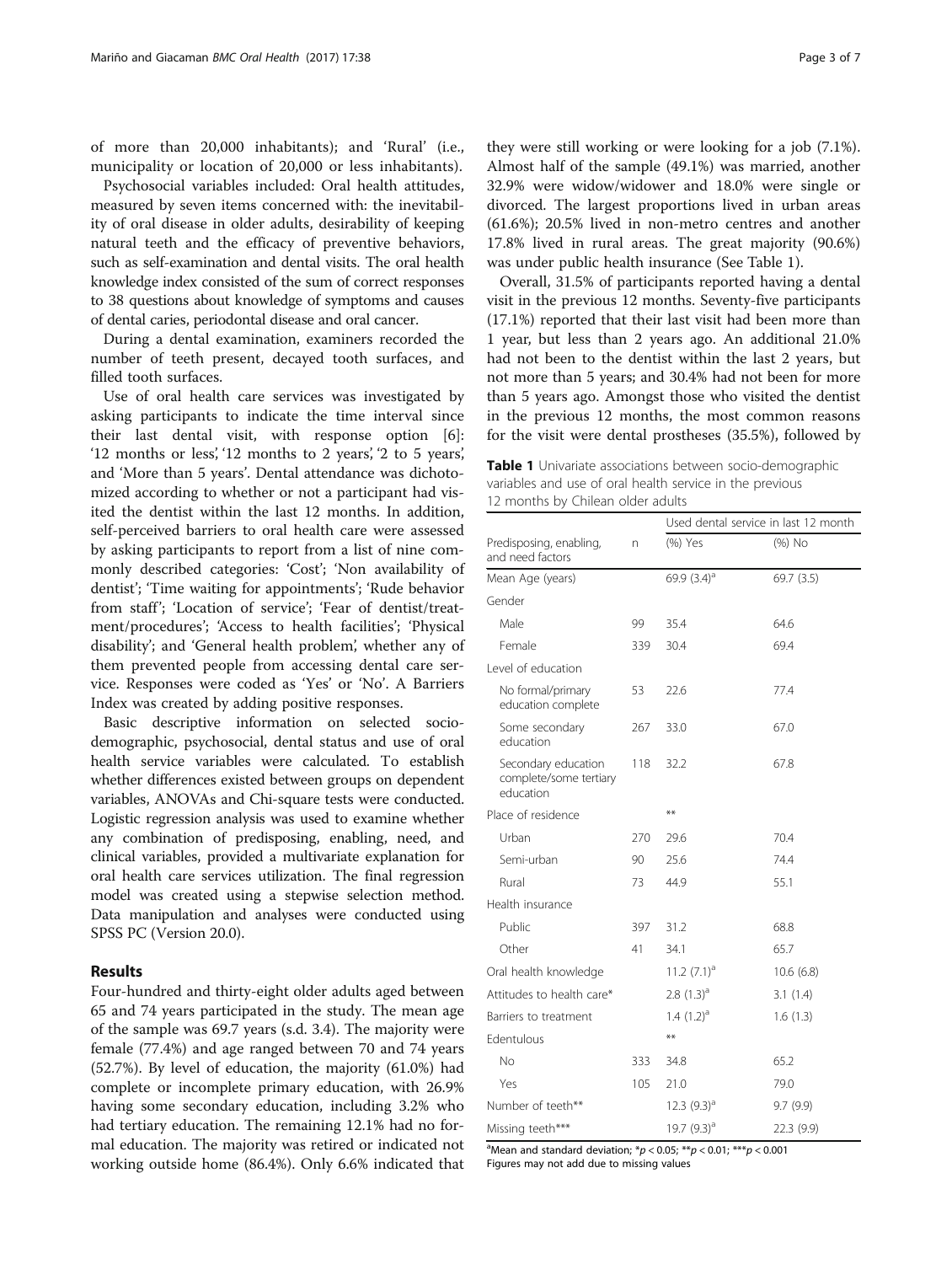tooth extraction (29.0%), or dental crown/filling (21.7%). A dental check-up was nominated by 5.0%. No differences were present by socio-demographic variables or reason for the last visit. However, those living in rural localities tended to be more likely ( $p = 0.063$ ) to have visited for an extraction. Among those who had a dental visit in the previous 12 months, almost half nominated private oral health services (47.8%) a similar proportion nominated public services (46.4%). Another 5.7% indicated having attended a dental technician.

The three most frequently nominated barriers to care were cost of services (60.3%); difficulties obtaining dental appointments (32.2%); and fear of dentists (21.7%). Other commonly mentioned barriers were availability of oral health care services (18.0%), and access to oral health services (11.6%). No other category was reported by more than 5% of the sample. One-hundred and eighty-nine participants (43.2%) reported one barrier to oral health services; 21.5% and 12.1% reported two and three barriers, respectively. The remainder (7.3%), reported between four and eight barriers. Seventy participants (16.0%) reported no barriers.

Univariate associations between socio-demographic, predisposing, enabling and clinical variables and use of oral health care services are shown in Table [1](#page-2-0). The analysis indicated that those who visited the dentist were more likely to have lower scores for oral health attitudes than those who did not  $(3.1 \text{ vs. } 2.8, \text{ respectively}; p < 0.05)$ . By place of residence, those living in rural areas were more likely to have visited the dentist (44.9%) compared to those living in urban or in non-metro centres (29.5% and 25.6%, respectively;  $p < 0.05$ ).

Concerning clinical conditions, the mean number of natural teeth was 10.5 (s.d. 9.8). On the other hand, the mean number of missing teeth was 21.5 (s.d. 9.8). Onehundred and five (24.0%) participants were fully edentulous. Edentulous participants were less likely to have been to the dentist in the previous 12 months than those with natural teeth (34.8% vs. 21.0%;  $p < 0.01$ ;  $OR = 0.82$ ; 95% CI: 0.73–0.94). Also those who had visited the dentist had a significantly higher mean number of filled surfaces and missing teeth than participants who had not been to the dentist recently (6.5 vs. 3.0; and 22.3 vs. 19.7;  $p < 0.001$ , respectively).

The probability of using oral health care services in the last 12 months, was explored with logistic regression analysis utilizing as predictors five predisposing variables (age, sex, education, marital status, and attitude to oral health), three enabling and needs variables (place of residence, oral health knowledge and type of health insurance) and three clinical variables (filled surfaces, decayed surfaces and edentulousness). In the final model four variables remained significantly associated with use of oral health care services  $[\chi^2(4) = 40.82; \ p < 0.0001]$ .

Those who lived in rural areas were more likely to have visited the dentist ( $OR = 2.15$ ; 95% CI: 1.27–2.63). Those who reported fear of dentists were less likely to have visited the dentist compared to those who did not report fear ( $OR = 0.43$ ; 95% CI: 0.24–0.76). Participants with, at least, secondary education were more likely to have visited the dentist than those with lower levels of education  $(OR = 1.66; 95\% \text{ CI: } 1.03-2.64)$ . Additionally, filled surfaces increased the likelihood of having had a dental visit  $(OR = 1.08; 95\% \text{ CI: } 1.05-1.11) \text{ Table 2 presents the}$ results of the logistic regression. The variance in oral health care use explained by the final model was 12.5% (Nagelkerke  $r^2$  = 0.125).

# **Discussion**

Present results indicate that 31.5% of older Chilean adults participating in this study had a dental visit within the 12 months prior to the survey. This represents a somewhat lower proportion to that found in the Chilean data (33.6%) for people 65 years and older in the Valparaiso Region in 2007 and national data in 2010 (40.4%) [[16, 17\]](#page-6-0). More importantly, although this was a largely dentate sample, about a third of this group (30.4%) reported not having a dental visit for 5 years or longer. This is even more significant considering that the majority of the sample had access to emergency and general oral health care through state own health services and, for those 60 years-old, access to comprehensive oral health care through the GES [[3](#page-5-0), [29\]](#page-6-0). Thus, access to public oral health care for older adults is based on whether or not they meet restrictive age criteria, or compete for access with other age groups on a "first-come first-served" basis. In Chile, approximately 23% of the 18,115 dentists work in the public system to cover 85% of the population. This represent a 40% deficit in the public

Table 2 Regression coefficient, odds ratios and 95% confidence interval for odds ratios for the factors predicting use of oral health care services among Chilean older adults

|                                         | ╯       |      |                                                     |
|-----------------------------------------|---------|------|-----------------------------------------------------|
|                                         |         |      | β coefficient Odds ratio 95% Confidence<br>interval |
| Place of residence                      |         |      |                                                     |
| Rural                                   | 0.77    | 2.15 | $1.27 - 3.63$                                       |
| Urban/Semi-urban                        |         |      | 1.00                                                |
| Fear to dentist (Yes $=1$ )             | $-0.85$ | 0.43 | $0.24 - 0.76$                                       |
| Level of education                      |         |      |                                                     |
| Secondary complete<br>and higher levels | 0.50    | 1.65 | $1.03 - 2.64$                                       |
| Less than secondary<br>complete         |         |      | 1.00                                                |
| Filled tooth surfaces                   | 0.73    | 1.08 | $1.06 - 1.11$                                       |
| Constant                                | $-1.41$ |      |                                                     |

The variance in dental visits accounted for using the full model was 12.5% (η<sup>2</sup> = 0.125)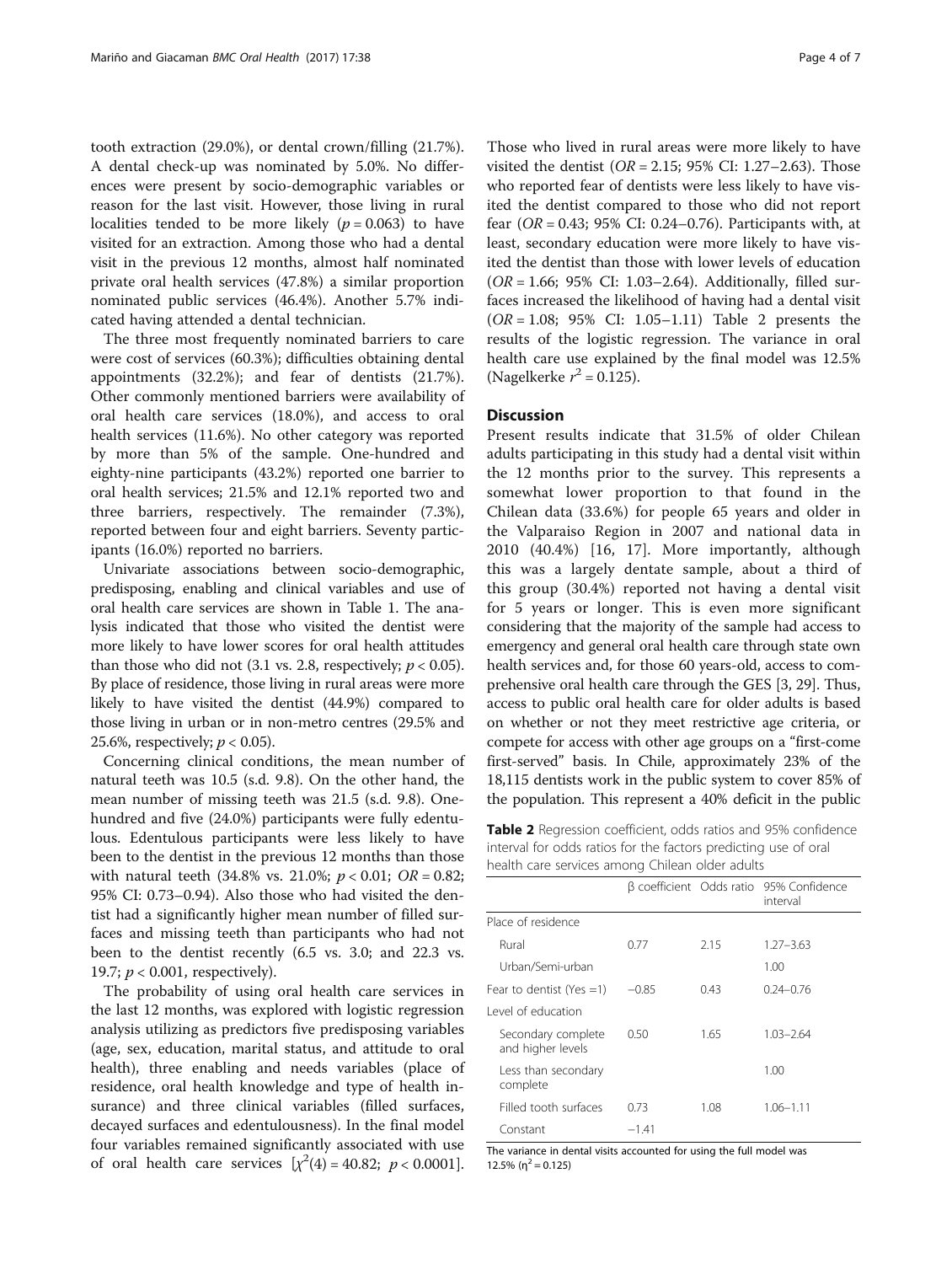versus the private system, which leaves this age group with not many choices apart from private care [[30\]](#page-6-0).

The results from logistic regression analysis showed that there were significant disparities in oral health services utilization by level of education, place of residence, and clinical outcomes, such as filled surfaces. These results are partly consistent with previous findings with respect to socio-demographic status (e.g., level of education). On the other hand, place of residence effects were not in the expected direction. In the present study, those living in rural areas were more likely to use oral health care services than those who lived in urban or nonmetro centres. Previous studies commonly report lower use of services by rural residents [[5,](#page-5-0) [31](#page-6-0), [32\]](#page-6-0). An explanation could be that GES, may have changed oral health behaviors in this population, which may reflect public awareness campaigns. Thus, reconfirming the conclusion that the GES has improved services utilization among those who traditionally are found to have greater difficulties accessing oral health services (e.g., rural).

However, this increase in frequency does not translate into better oral health status, as demonstrated in participants' periodontal and oral health status, and use of prosthetic appliances [[2\]](#page-5-0). Furthermore, there was a trend for those living in rural areas to have less conservative interventions, which suggests that interventions aimed at closing the gap in oral health services utilisation need more attention.

As demonstrated in the present study, use of oral health care services among older adults is affected by many socio-demographic, and psychosocial factors, as well as other predisposing and enabling factors. Participants identified several commonly reported barriers to accessing oral health care services (e.g., cost, availability of oral health care services, length of waiting lists, and fear of dentist) [\[1](#page-5-0), [11,](#page-5-0) [21](#page-6-0), [33\]](#page-6-0), as impacting on their use of oral health services. Nonetheless, fear was the only barrier that remained significant in the multivariate model. Participants who reported fear of dentist or treatments, were less likely to have attended the dentist.

These results have important program and policy implications, as in order to increase use of oral health care services in this population, additional efforts, beyond the reduction of costs or financial barriers, would be required. The results support arguments for increasing the awareness of the need to periodically visit a dentist, and fear reduction and desensitization, at any age. This should be viewed as an appropriate and socially just intervention. Still, further is required to properly establish the relationship between rurality and oral health care services utilization. For example, no attempt was made to collect information on the participants' oral health visit experience, perspectives and influences using qualitative or mixed methods approaches. These data would have provided a better and richer appreciation of older adults' perception and ideas. In making these observations, the limitations of the study design have to be considered within. This was a sample of volunteers recruited from older persons clubs in the Maule Region who were healthy, reasonably well and autonomous, to be able to independently manage their activities and to participate in social clubs. Additionally, data were based on self-reports, and the potential for recall and social desirability biases on the frequency of visits, might also be present. Third, the data was from a regional representative sample. As such, it provides information at a regional level. The findings are not intended to be generalised to all older Chileans. Fourth, there was no differentiation between dental visits. A basic variation would be between emergency and general dental care visits. Another limitation was the socio-economic variables employed in the study may be too limited, other important predictors such as actual income, social support, or oral health literacy were not investigated.

Furthermore, although the final multivariate model provided a significant description of oral health service use, the final model accounted for 12.5% of the variance, only. Thus, predictors not considered in this study might have added further explanatory power to the model. This might include self-assessed oral health needs and status, self-efficacy and other dental and personal considerations. Alternatively, commonly described predictors might not directly apply to older Chilean populations. Also, it may be that those predictors need to be questioned since older adults keep more natural teeth and therefore, have different oral health needs and demands for services [[1,](#page-5-0) [21\]](#page-6-0). Thus, this study does not claim that a definitive model has been identified; rather the study raises some potentially important predictors to be explored in future endeavors.

Nonetheless, while the present study may have limitations, due to the dearth of information regarding the oral health of older adults in Chile, it was considered important to conduct this analysis. The purpose of the study was to gain an initial understanding of, and identify factors associated with, the use of oral health services among older Chileans, and to provide relevant information for the design of future studies aimed at determining predictors of their use oral health service. Moreover, the study also has several strengths. As the proportion of edentulous people decreases, there is an increased need for oral health care services. This study contributes to a better understating of the oral health care visits of community-dwelling older adults living in the Maule Region of Chile. We explored the effect of place of residency on oral health services utilization, which may have important implications for other researchers. It is noteworthy that the direction of the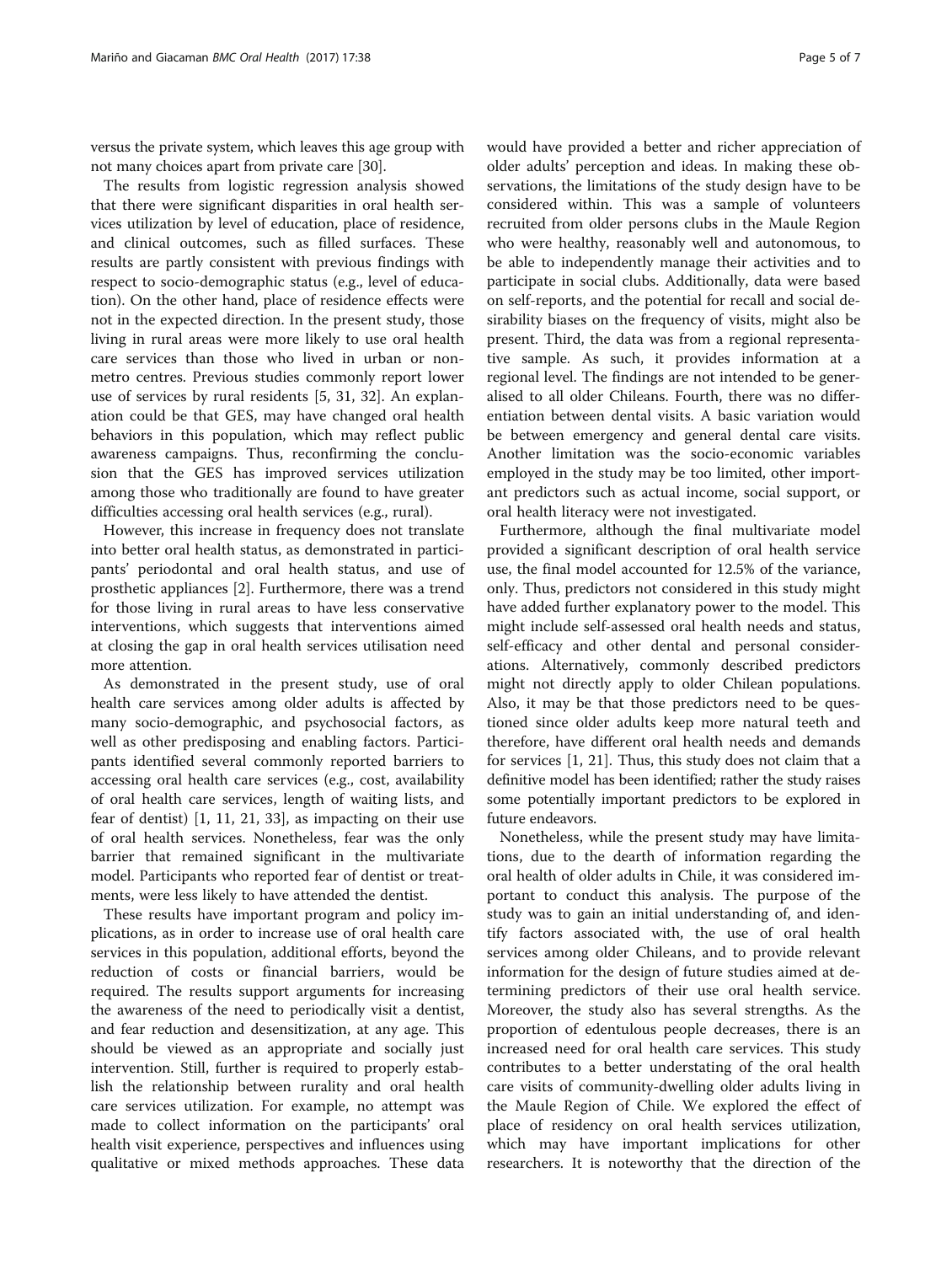<span id="page-5-0"></span>rurality effect on the use of oral health care services, after adjusting for the other commonly used SES indicators, suggests the need for further understanding of the pathways that lead to the disparity in oral health. Rural communities have an impressive number of strengths and assets [\[33](#page-6-0)]. An improved understanding of factors related to the use of oral health care services by older adults living in urban, rural and non-metropolitan centers will also need to be met.

Future research should build on these preliminary insights and better explore the source of these discrepancies regarding predictors of the use of oral health care services described in the literature, better assess the capacity of older adults to manage their health problems, and make a distinction between types of visits. As the urban population is increasing in Chile, it is important to explore these effects with respect to other health outcomes. An equitable use of health care is an important goal within a health care system [\[29](#page-6-0)].

# Conclusion

The study highlighted the need for additional exploration of the oral health care visit behaviors of older adults. Learning how to reach these groups and overcoming barriers to care are matters of increasing interest, given the growing size of this segment of the population and the relevance of oral health within the broad concept of oral health and wellbeing. Using information provide in this study, health planners could better develop programs and policies to address disparities in access to both preventive and restorative oral health services for all Chileans.

# Additional files

[Additional file 1:](dx.doi.org/10.1186/s12903-016-0329-2) Oral Health Interview. English copy of the questionnaire/survey guide used in this study. (DOCX 126 kb)

#### Abbreviations

ANOVA: Analysis of variance; CI: Confidence interval; GES: Explicit health guarantee; OR: Odds ratio; SES: Socio-economic status; WHO: World Health **Organization** 

#### **Acknowledament**

The authors would like to acknowledge the co-operation received from the students of the School of Dentistry, Faculty of Health Sciences, University of Talca, Chile, and the participants in the study.

#### Funding

This study was funded by a grant received from the International Association for Dental Research (IADR) and Internal research grant from the University of Talca, Chile.

#### Availability of data and materials

Data cannot be shared because in the protocol submitted to the University of Talca Bioethics Committee, the authors confirmed that only researchers of the University of Talca and the University of Melbourne would have access to the raw data.

#### Authors' contributions

RM contributed with the conception of the study, and the design and draft of the manuscript, and read and approved the final manuscript. RG contributed with the conception of the study, and the design and draft of the manuscript, and read and approved the final manuscript.

#### Authors' information

RM is an Associate professor at the Melbourne Dental School, University of Melbourne, Melbourne, Australia.

RG is Professor of Cariology, Department of Oral Rehabilitation, University of Talca, Talca, Chile.

#### Competing interests

The authors declare that they have no competing interest. RM is a Section Editor for BMC Oral Health.

#### Consent for publication

Not Applicable.

#### Ethics approval and consent to participate

The study has been approved by the University of Talca Bioethics Committee (Registration Number: 00038; 17-January-2011). Participation in the study was voluntary. All participants provided written informed consent to participate in this study.

#### Author details

<sup>1</sup>Oral Health Cooperative Research Centre Melbourne Dental School University of Melbourne, Melbourne, VIC 3010, Australia. <sup>2</sup>Department of Oral Rehabilitation, University of Talca, Talca, Chile.

#### Received: 31 August 2016 Accepted: 21 December 2016 Published online: 09 January 2017

#### References

- 1. Mariño R, Cueto A, Badenier O, Acevedo R, Moya R. Oral health status and inequalities among ambulant older adults living in the central of Chile. Community Dent Health. 2011;28:143–8.
- 2. Mariño R, Giacaman R. Factors related to unmet oral health needs in older adults living in Chile. Arch Gerontol Geriatr. 2014;58:454–9.
- 3. Wallace SP, Gutiérrez VF. Equity of access to health care for older adults in four major Latin American cities. Rev Panam Salud Publica. 2005;17:394–409.
- 4. Kruger E, Tennant M. Oral health workforce in rural and remote Western Australia: practice perceptions. Aust J Rural Health. 2005;13:321–6.
- 5. Mariño R, Calache H, Whelan M. Dental status and socio-demographic profile of adults users of public oral health care services in Victoria. J Theory Pract Dent Public Health. 2013;1:6–23.
- 6. Australian Institute of Health and Welfare, DSRU. Geographic variation in oral health and use of dental services in the Australian population 2004–06. AIHW Department of Statistics and Research Unit Series No. 41. 2009.
- 7. Dolan TA, Atchison K, Huynh T. Access to dental care among older adults in the United States. J Dent Educ. 2005;69:961–74.
- 8. Ministerio de Salud (Chile), Programa nacional de salud del adulto mayor programa nacional de salud de las personas adultas mayores. 2014. [http://](http://web.minsal.cl/sites/default/files/files/Borrador%20documento%20Programa%20Nacional%20de%20Personas%20Adultas%20Mayores-%2004-03_14.pdf) [web.minsal.cl/sites/default/files/files/Borrador%20documento%20Programa](http://web.minsal.cl/sites/default/files/files/Borrador%20documento%20Programa%20Nacional%20de%20Personas%20Adultas%20Mayores-%2004-03_14.pdf) [%20Nacional%20de%20Personas%20Adultas%20Mayores-%2004-03\\_14.pdf](http://web.minsal.cl/sites/default/files/files/Borrador%20documento%20Programa%20Nacional%20de%20Personas%20Adultas%20Mayores-%2004-03_14.pdf). Accessed 5 Aug 2016.
- 9. Luzzi L, Spencer J. Factors influencing the use of public dental services: An application of the theory of planned behaviour. BMC Health Serv Res. 2008;8:93.
- 10. Nitschke I, Stillhart A, Kunze J. Utilization of dental services in old age. Swiss Dent J. 2015;125:433–47.
- 11. Petersen PE, Holst D. Utilization of dental health services. In: Cohen L, Gift H, editors. Disease Prevention and Oral Health Promotion, Munskgaard, Copenhagen. 1995. p. 230–8.
- 12. Tennstedt SL, Branbilla DL, Jetter AM, McGuire HM. Understanding dental service use by older adults: sociobehavioral factors vs need. J Public Health Dent. 1994;54:211–9.
- 13. Kiyak HA, Reichmuth M. Barriers to and enablers of older adults' use of dental services. J Dent Educ. 2005;69:975–86.